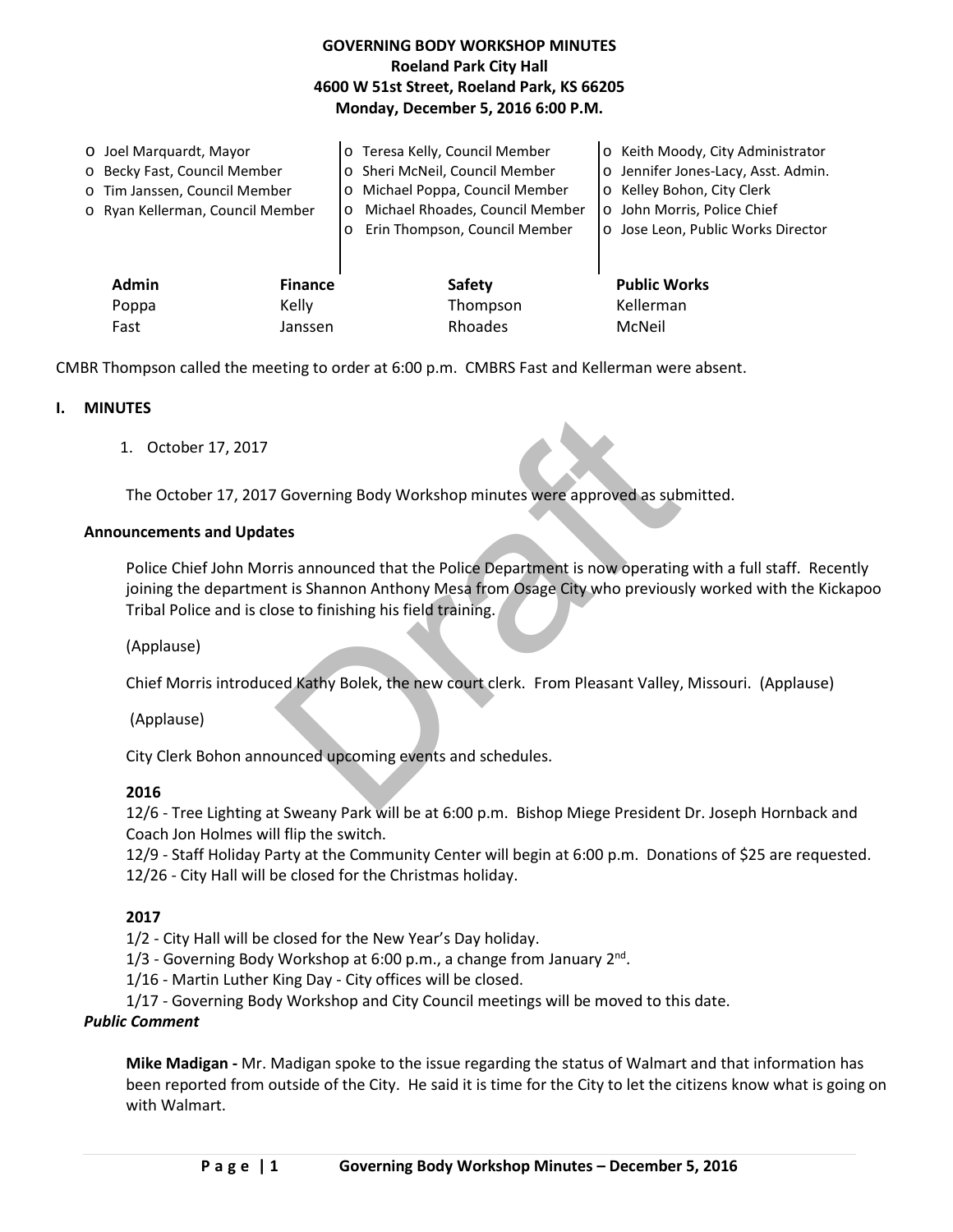### **II. DISCUSSION ITEMS:**

## **1. On Call City Engineer Selection**

Public Works Director Leon reported they received ten responses to the RFQ after which they interviewed five teams and the panel agreed on Dan Miller, the point of contact with Larkin, Lamp Rynearson, as the one they would like to pursue an agreement with.

CMBR Janssen asked about the term of the agreement and Mr. Leon said it will be a three-year agreement with one year extensions beyond that.

Dan Miller addressed the Governing Body and thanked the Council for allowing them to be of service to Roeland Park. He also stated his firm has a history with Roeland Park dating back to the early 2000s and is looking forward to be of service again and to feel free to contact him. He also added that he previously worked at the City of Overland Park for 31 years, and previously worked with Public Works Director Leon. He enjoys being a City engineer and using his extensive experience for other cities.

Mayor Marquardt said they received a few good applicants, but it was clear with Mr. Miller's deep experience with engineering and the relationships he has in the metro that he is the right choice.

The Governing Body agreed to move this item for approval to the December 19 City Council Consent Agenda.

## **2. Amendment to Salt Dome Agreement**

Public Works Director Leon presented a modified agreement to include the asphalt apron put in place in front of the doorway where salt equipment needs to enter and exit the facility. There is some cost associated with the placement of the asphalt apron and the City of Fairway is requesting 50 percent of that cost.

The Governing Body agreed to move this item for approval to the December 19 City Council Consent Agenda.

CMBR Rhoades said he would like to add the discussion of the Economic Development Ad Hoc Committee to the end of the agenda to which everyone agreed.

## **3. Mowing Contract Extension**

The most provided in the metro that he is the right choice.<br>
In the metro that he is the right choice.<br>
In the metro that he is the right choice.<br>
In the metro approval to the December 19 City C<br>
It Dome Agreement<br>
In pres Public Works Director Leon is seeking an extension of the contract with Next to Nature who was chosen last year. He said they performed reasonably well, and has spoken with them about concerns and believes they will do an even better job in 2017.

CMBR Poppa asked if there are a cost savings by contracting the City's mowing. Public Works Director Leon said the City realized approximately 20-21 percent cost savings. They will realize even larger savings in 2017, as the rates did not change per the agreement.

City Administrator Moody added that the money spent on the contract is basically the same as budgeted for parttime seasonal employees that were not hired. There were also savings on fuel, less depreciation on the City's mowers, and it also freed up a significant amount of time that Public Works employees were able to use to do more asphalt repair in the city. So, beyond savings in dollars, it allowed for more street-related maintenance.

The Governing Body agreed to move this item for approval to the December 19 City Council Consent Agenda.

## **4. Streetlight Maintenance Contract Extension**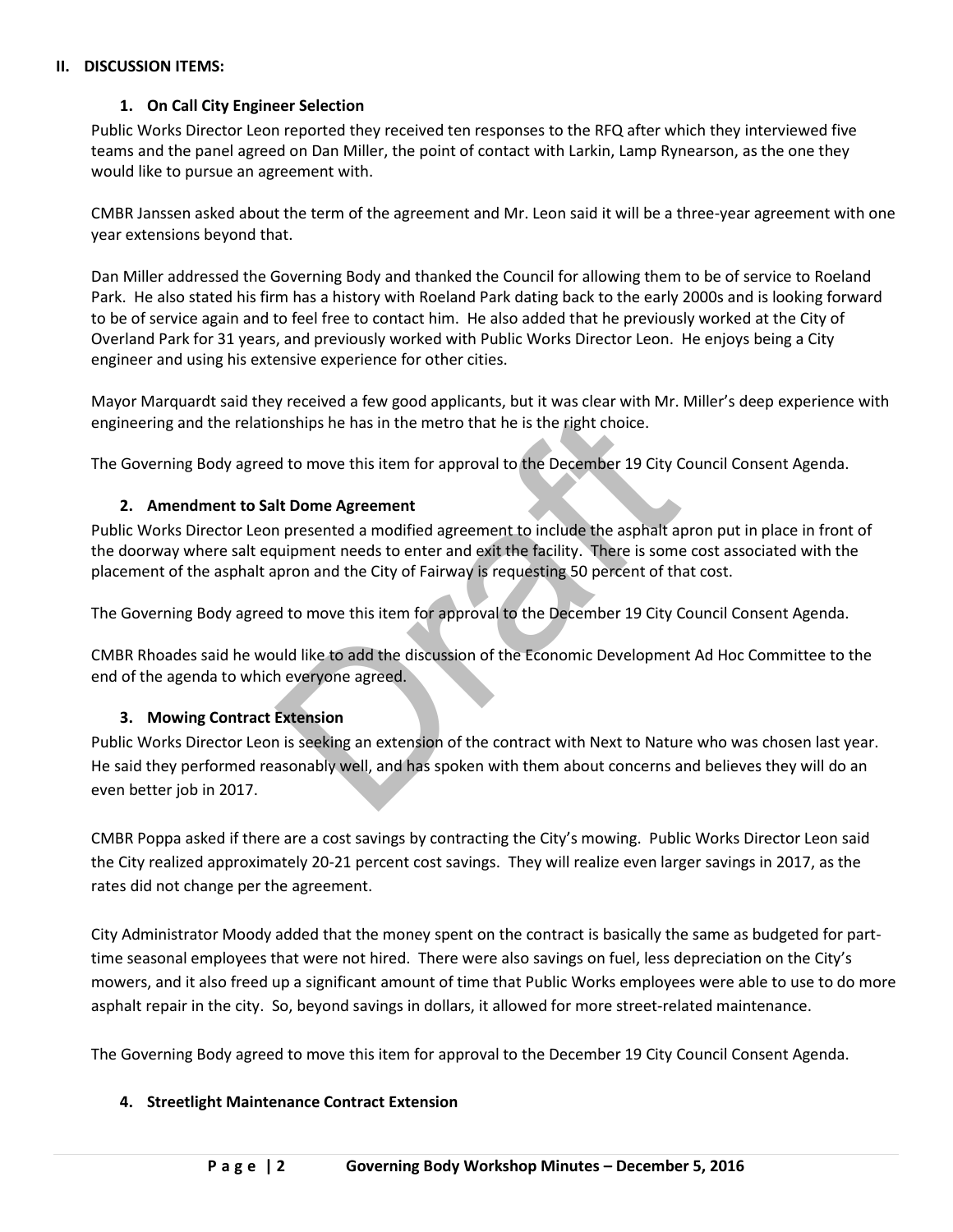Public Works Director Leon presented a contract extension with Black & McDonald for streetlight maintenance and repairs. Included in the agreement extension is a 1½ percent cost increase. This has been assumed in the budget as it is anticipated to continue in the agreement through 2018. Mr. Leon has also worked with Black & McDonald to produce a map that represents their work orders for 2014-2016.

CMBR Rhoades asked for clarification of the fee payment. Public Works Director Leon said it is a fee paid to Black & McDonald to be the maintenance contractor for street lighting regardless of the amount of work done. CMBR Rhoades wanted to know how much it would be per repair. Public Works Director Leon said that even a part-time employee performing the work would still cost more than the \$21,000 fee payment paid to Black & McDonald.

Mayor Marquardt asked how they are notified for streetlight maintenance. Public Works Director Leon said the Public Works Department can notify them as well as the police department, a citizen who notifies city or someone could contact them directly.

Mayor Marquardt asked for some examples of the work they do. Public Works Director Leon said they repair poles, adjust the lighting. They also proactively do evening patrols looking for lights that are not working correctly. Mayor Marquardt asked about shielding the lights to eliminate shining directly into a house. Public Works Director Leon said Black & McDonald do not recommend shielding lights and the wattage is not adjustable.

City Administrator Moody said the lights are not adjustable, but the fixture can be changed or the bulbs can be changed out for color brightness or intensity.

The Governing Body agreed to move this item for approval to the December 19 City Council Consent Agenda.

# **5. 2017 Street Maintenance SKW Task Order 35**

Id do not recommend shielding lights and the wattage is no<br>said the lights are not adjustable, but the fixture can be changes or intensity.<br>At to move this item for approval to the December 19 City C<br>enance SKW Task Order Public Works Director Leon said the task order to work with Shafer Kline & Warren for the 2017 street maintenance program is to identify the streets that will receive surface treatments on in 2017. Mr. Leon would like to put this out for bid in January 2017.

CMBR Janssen asked why this was not given to the new city engineer instead of SKW. Public Works Director Leon said that SKW has already done the work with the specifications and is already in play or nearing completion. He added that this will probably be the last task order with SKW's name attached to it.

CMBR Rhoades asked of the \$22,710 how much will actually be going towards the streets. Mr. Leon said this amount is for specification preparation and inspection and not for the street work itself.

The Governing Body agreed to move this item for approval to the December 19 City Council Consent Agenda.

## **6. Set Topics for Community Forum Monday, January 23**

CMBR McNeil said that the Branding Committee has asked to be allowed to present at the January Community Forum if they are ready. Originally scheduled for the forum was the future of the pool, but they will not have all the needed information in time to slow down the rumors. They are requesting to have the pool discussion at the April Community Forum.

City Administrator Moody said they are behind in the branding process and should have a presentation ready by January so that the Governing Body is familiar with everything and able to get a consensus on the work product, the synthesized report and the logo before the forum. He added that the Branding Committee is also meeting December 8 at 6:00 p.m. at which time they will pick someone to make the presentation. Mr. Moody encouraged all Councilmembers to attend the committee meetings as they are occurring more frequently in an effort to try and finish up their work. They are looking at designs and now is a good time to participate.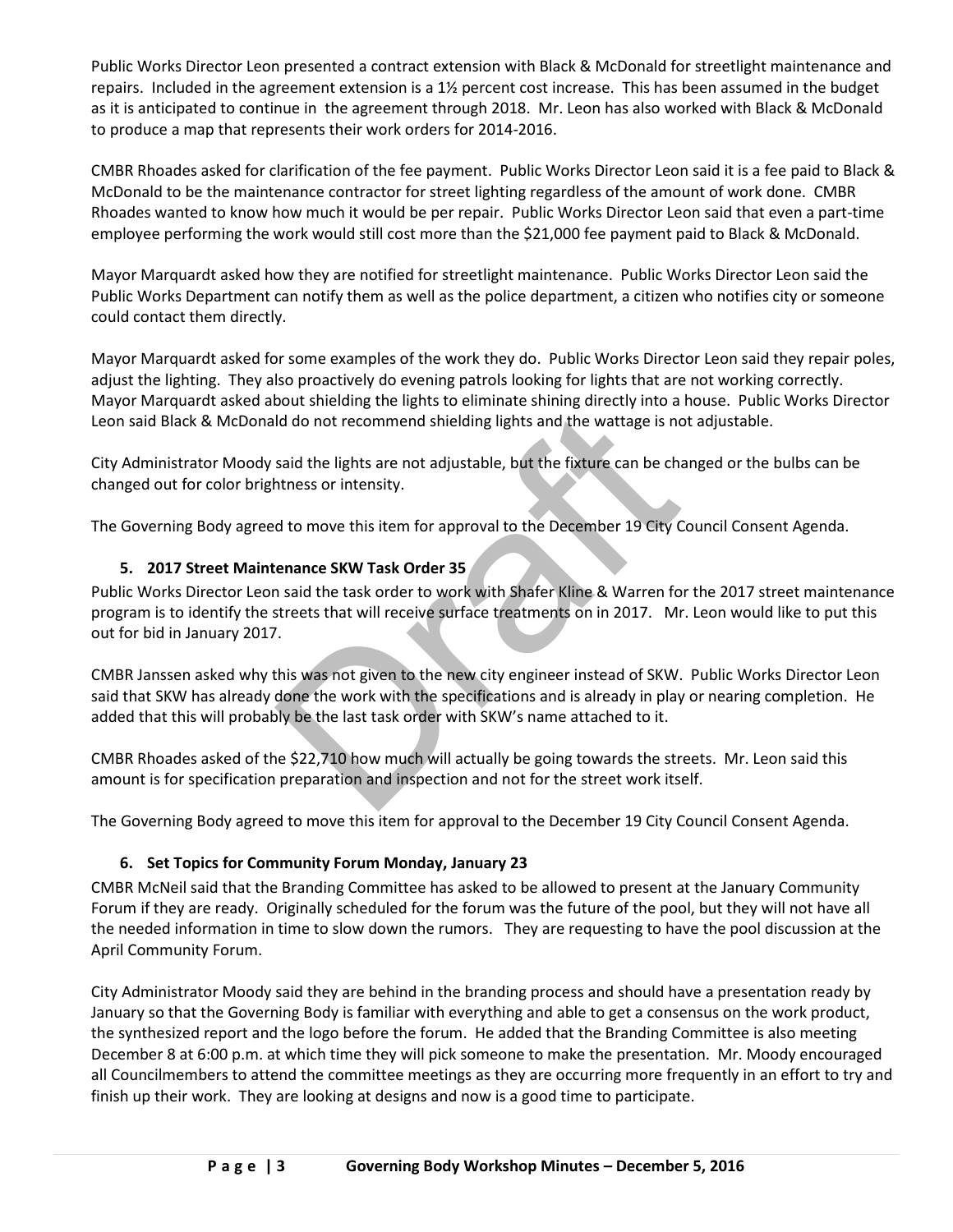CMBR Kelly added that the Community Forum might also be a good opportunity to discuss the mill levy. The Governing Body discussed adding this to the end of the Community Forum. Mayor Marquardt said they should be prepared as there will probably be questions with regard to Walmart.

Mr. Madigan, member of the Branding Committee, said they are working to present to the Council a minimum of three choices at a Governing Body Workshop.

There was agreement that Ward II would host the January Community Forum and Ward I would put on the April Community Forum.

CMBR Janssen asked City Administrator Moody to invite some representatives from Benedictine College to the January forum. City Administrator Moody would extend an invitation to Clay Johnston, Assistant Professor and Program Chair of Marketing at Benedictine College, and ask him to participate since he has led the branding process from Benedictine.

## **7. October Financials**

Ms. Jones-Lacy reported that property taxes are coming in strong and sales and use tax revenues are about 12.2 percent higher than last year and 1.3 percent above projections. Franchise fees are lagging as they have been over the year primarily due to natural gas prices. Court fines continue to exceed projections noting that more people are choosing to double their fines in an effort to avoid driving penalties.

In the General Fund, revenues are up five percent as of October compared to 2015. The biggest gains are in property and sales tax collections for the year. Business licenses are down and they are researching the causes for that. Expenditures are also down from 2015, which can be attributed to savings due to lower health insurance expenditures and fewer equipment expenses. The City's utilities, phone and internet expenses are also down and the City is continuing to work with Johnson County to transition to the county's internet service.

nare property ranges are coming in stating mations. Franchise fees are lateral at and 1.3 percent above projections. Franchise fees are lateral gas prices. Court fines continue to exceed projection ir fines in an effort to Revenues are being collected on schedule and have been coming in as projected or even better than expected. Several bond and interest payments are to be made in December, which will show an increase in the bond and interest fund. This includes a pool payment, several bond payments and City Hall debt service. They are also anticipating making one payment to Terracon for their work at the caves. Expenditures in the Special Street Fund are higher than projected due to two CARS projects completed in 2016.

## **8. 2016 Budget Amendment**

There is only one fund over budget which is the Valley State Bank TIF. Because all revenues received are sent to the trustee to pay debt service and they have collected more than anticipated, a budget amendment is needed to make sure they are not violating state law.

A public hearing will be held December 19 at the beginning of the Council meeting.

## **9. Committee Appointments and Reappointments**

City Clerk Bohon read the following appointments/reappointments into the record.

- Appoint Courtney Craig to the Board of Zoning Appeals (BZA)
- Reappoint Paula Gleason to the Board of Zoning Appeals (recommended by CMBRS Rhoads and Janssen)
- Reappointment Kyle Rogler as the At-Large member to the Planning Commission
- Appoint Laura Steele, Shawn Roeland and Eric Haig to the Sustainability Committee
- James Kenally and Randy King to the Parks Committee
- Tawny Sanders and Amy Logan to the Events Committee
- Linda Leonard and Corey Vogel to the Arts Committee
- Reappointment of Moffit Ferguson to the Arts Committee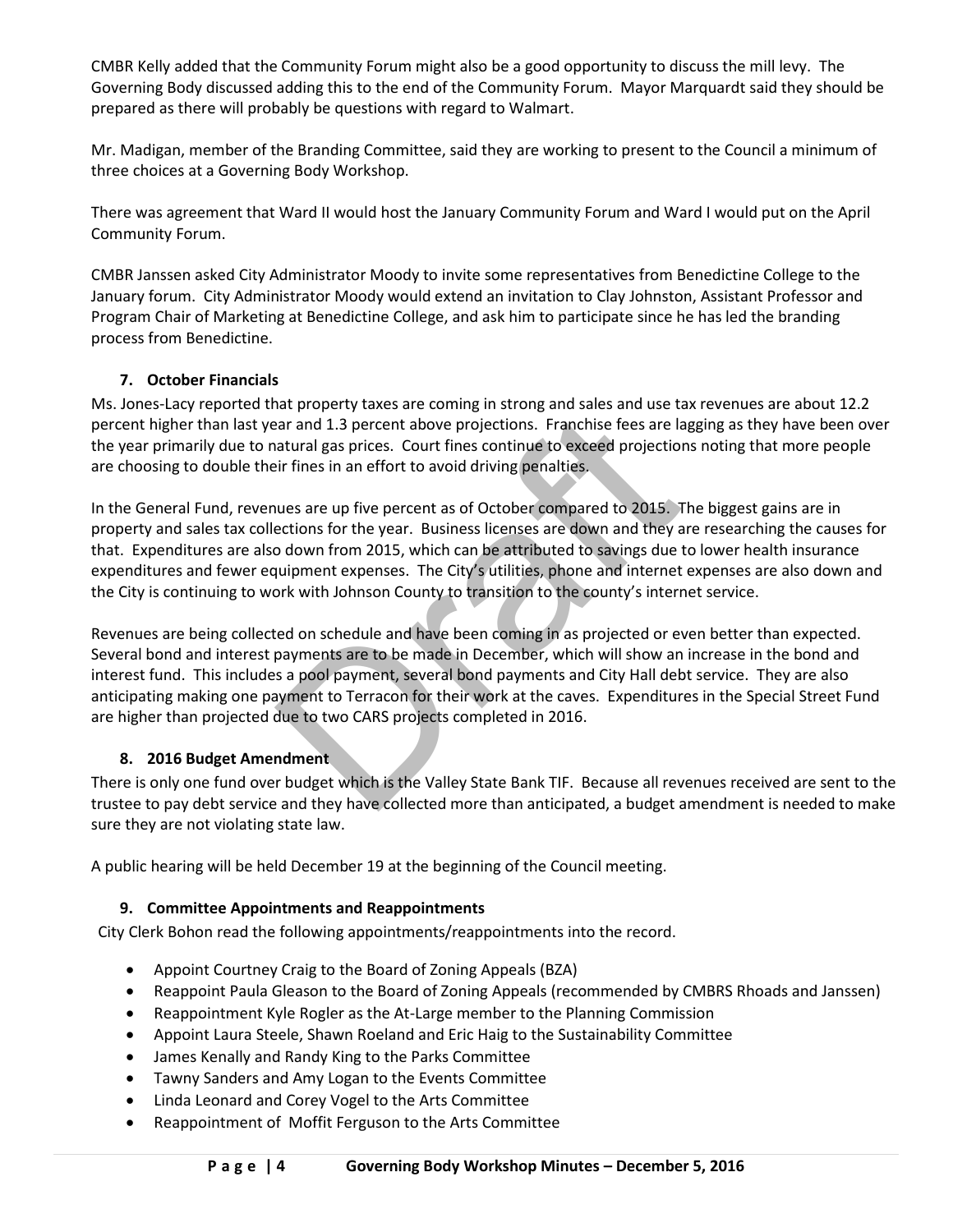Mayor Marquardt said he received an application from Shawn Roeland, who is not a resident of Roeland Park, but would like to be on the Sustainability Committee. Mayor Marquardt spoke with him and believed he was wellintentioned, had an interesting background and also received agreement from the chair of committee who did not any issues. Ward I is still planning on making a recommendation. Paula Gleason from Ward I serves in that capacity and would like to continue with the Planning Commission. She is also to be reappointed to the BZA, but this is not a ward appointment. Mayor Marquardt said he was fine with the reappointment, but would like to see different people participating on the committees.

CMBR McNeil was curious about the appointment of Shawn Roeland to the Sustainability Committee who is from Merriam. City Administrator Moody said the chair of Sustainability has been networking with other cities, and suggested this may be a way to get involved.

There was some discussion of non-residents being added allowed to serve on committees. Mayor Marquardt said it should be added to City Code if it is the will of the Council that if someone is not a resident of Roeland Park, then they cannot be a member of a committee.

The appropriate positions for a non-resident. He added that the verture in school and wanted to increase their know<br>The vast unable to get on committees in their own city at that tirtured<br>State was unable to get on committ Mayor Marquardt said Mr. Roeland did apply for both the Planning Commission and the BZA, but let him know that he did not think they were appropriate positions for a non-resident. He added this is a person who is looking to get involved. He believed they were in school and wanted to increase their knowledge of cities and also wanted to help out, but was unable to get on committees in their own city at that time.

City Administrator Moody said they encourage people who are interested in volunteering on a committee to attend several meetings before they are actually appointed.

CMBR Poppa said he would like to hear from Mr. Roeland before appointing him and asked to have him come to a Council meeting.

There was agreement to add this item to New Business at the December City Council meeting. Mayor Marquardt said he would contact Mr. Roeland to see if he can come.

CMBR Thompson asked CMBR Rhoades to submit something if he's interested in changing the requirements of committee participation.

## **10. Changes to Type 1 Special Event Terms**

Ms. Jones-Lacy presented changes proposed by the staff as the result of an annual event that occurs in October that St. Agnes participates in which they put up several small crosses and have some signs for. The crosses are indicative of what is considered a special event. In order to ensure that they are meeting City Code, not violating any ordinances and making sure the signs allowed, it was proposed to make a change to the Special Event permit language.

One of the changes would restrict an activity where people are congregating or participating in an outdoor activity to the hours of operation between 8:00 a.m. and 11:00 p.m.

The proposed language fo Roeland Park Municipal Code Section 16-703 will be:

*(d) Advertising signs and symbols marking a special event shall be limited to a maximum duration of 31 days, and to a maximum frequency for similar events of four non-consecutive times per calendar year. The number and location of the signs and symbols shall not be limited by the City. However, the width of any given sign shall not exceed eight feet (8') in length and the overall height of any sign shall not exceed four feet (4') above grade.*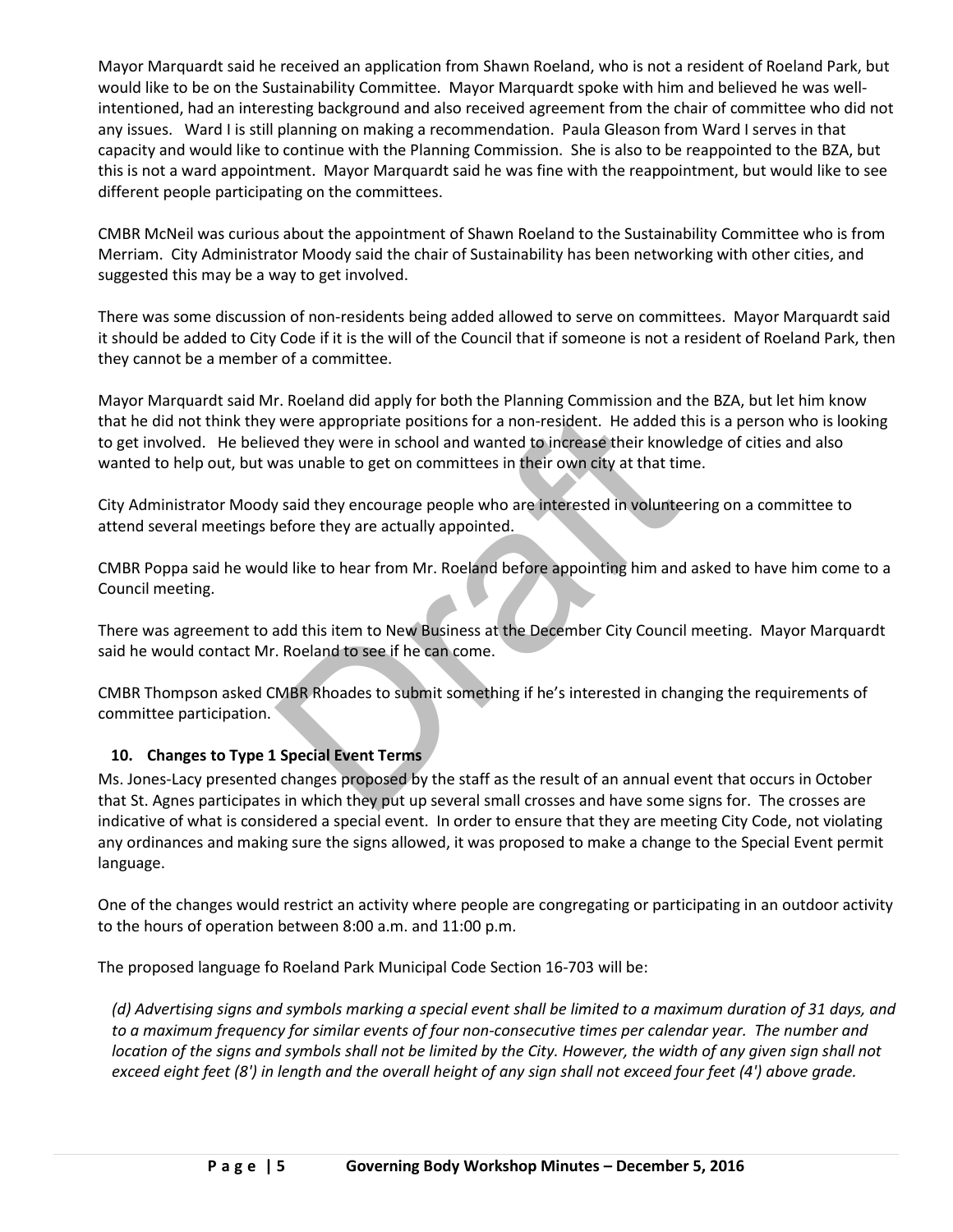This will allow for the regulation of any school or church with regard to placing signs for a special event within the city and to still be within parameters of City Code. This language was approved by the Planning Commission on November 22nd.

CMBR Kelly asked if since this is an annual event whether it means they could put up crosses that could be eight feet across and as many as they wanted. Ms. Jones-Lacy said the language basically states they are not going to regulate signage in association with a special event for a Type 1 organization or Type 1 special event.

CMBR Kelly said she did not agree with giving that much latitude and opening it up to anyone that meets that criteria.

CMBR McNeil asked if they were getting into First Amendment rights and not being able to regulate the content of signs. CMBR Thompson clarified they are not regulating the content, but the size, time, place and manner is not included in the First Amendment.

CMBR Poppa said he believed at one point they looked at this as an art installation and so there was not a need to modify the code to allow for 4x8-foot signs on properties that match this description.

Ms. Jones-Lacy said that after reviewing the code one option would be to have St. Agnes come before the Council on an annual basis and request special permission to do this display.

Mayor Marquardt said the issue needed to be looked at further if only for the public welfare to live next to a display for four months out of the year.

The previewing the code one option would be to have St. Aguest special permission to do this display.<br>
Le issue needed to be looked at further if only for the public ut of the year.<br>
Were required to come annually before C CMBR McNeil said if they were required to come annually before Council to ask for permission that could be frightening because there is no guarantee they would receive approval. If it is in the ordinance, then they will know they have the guarantee. CMBR McNeil said she would like to see it as part of the ordinance, but agreed the Governing Body should take its time on this.

CMBR Rhoades said if there is not going to be a vote on this item he would like to take the other ordinance dealing with signs off Council meeting agenda and resolve them together as they are both related.

Mayor Marquardt agreed that all parts needed to be looked at. He said he does recognize the church does have an annual event and the City should accommodate what they have done to date and try to figure out on how to work with them on their freedom of expression.

CMBR Janssen suggested limits to one 4x8 sign and then each additional sign six square feet or less.

Mayor Marquardt said the timing should be separated by 30 days and not be consecutive. Ms. Jones-Lacy stated the ordinance already lists the frequency for similar events as six non-consecutive times per calendar year.

CMBR Janssen said he believed this would limit the number of special events or City-sponsored events throughout the city if the language were changed. The only reason for changing the code is because the crosses are being considered as signs. He also asked if they could be interpreted as an art installation with some signs. Ms. Jones-Lacy said the City Attorney has interpreted them as signs. Originally staff interpreted them as lawn art, but later it became clear that are to be considered as signs.

CMBR Kelly recommended limiting the footprint of the display.

There was discussion with regards to event signs at Roesland Elementary and how the ordinance would affect them. Mayor Marquardt said there should be discussion with the school about their sign uses. He said there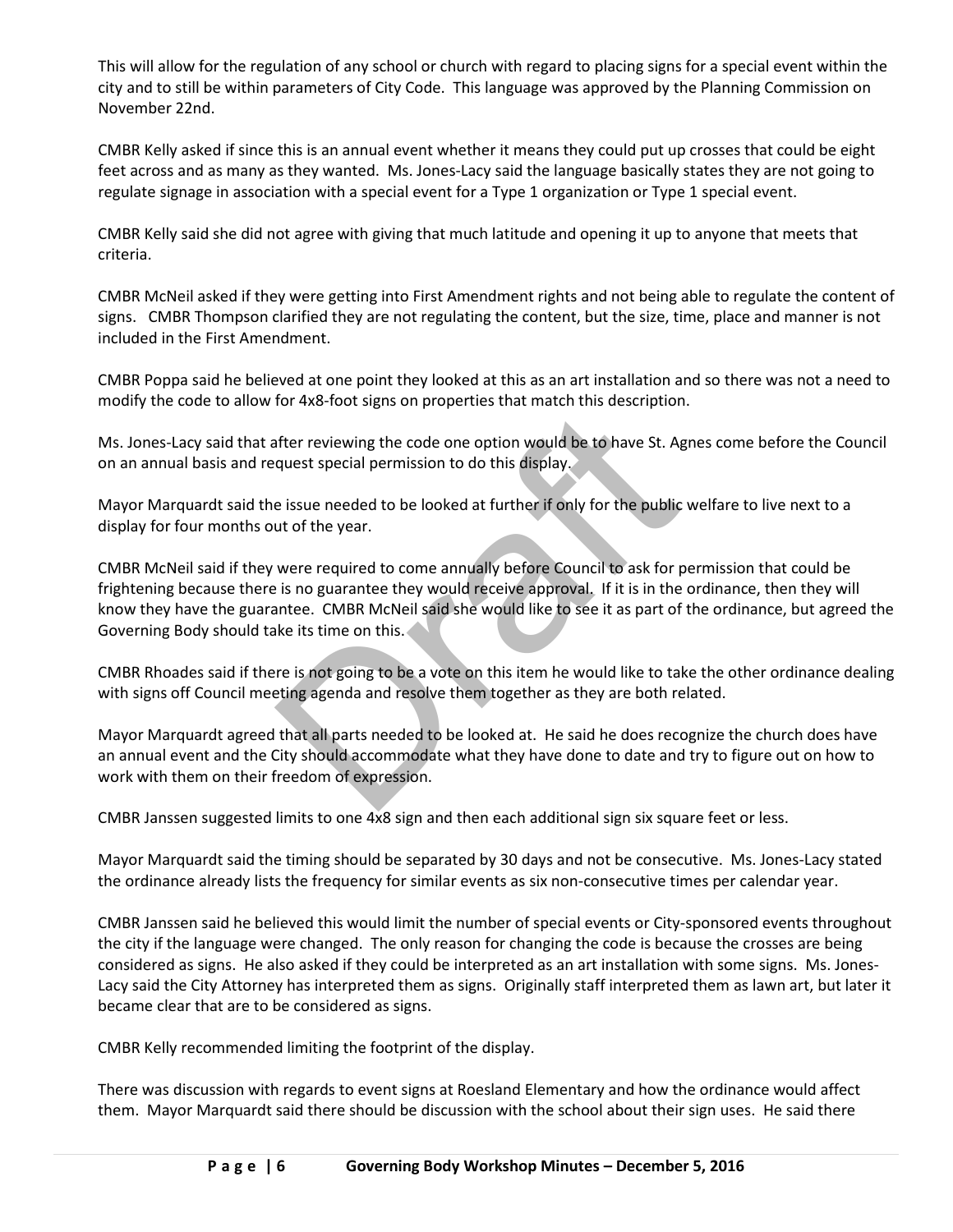should be a way to meet the needs of all the groups without getting overly technical and too deep in convoluted jargon.

CMBR Kelly said the real test will be how the ordinance is applied in the end and what kind of feedback they get from the residents.

CMBR Thompson recapped that from the discussion they want to look at a further separation in time between events, the number of times per year, the size of the display area, the size of the signs and looking into what other schools are doing.

CMBR Poppa said he would like to see how the next city attorney interprets the cross.

Ms. Jones-Lacy said she will talk to the St. Agnes community about how many signs they have and the general size of the area of the display.

CMBR Rhoades said if they are calling a cross an individual sign, but also calling it a display, could they consider the entirety as a one sign-display.

City Administrator Moody said limiting the total signage to a total square footage would be a way to address the situation.

Mayor Marquardt asked Ms. Jones-Lacy to talk to the schools regarding the number of events they see as important for them, the number of signs for those events and the sizes of those signs. He said this is pertinent to the discussion of one big event and the multiple smaller events.

CMBR Kelly said she liked the idea of limiting the square footage of the signs themselves.

CMBR Janssen said he liked limiting the display area as a percent of the square footage of the entire property versus a set square footage. CMBR Kelly agreed that was a good suggestion.

CMBR Thompson thanked Ms. Jones-Lacy for her work on this.

## **11. Sale vs. Lease of City Property**

*s* and limiting the total signage to a total square footage wo<br>
Ms. Jones-Lacy to talk to the schools regarding the number<br>
number of signs for those events and the sizes of those sign<br>
event and the multiple smaller even City Administrator Moody said that the Development Committee has been discussing the old pool property as well as the northeast corner of Johnson Drive and Roe Boulevard property. Non-binding term sheets have been executed for the pool site that indicate the City's preference. The upper portion that would face Roe Boulevard is anticipated to be a sale of the property. The lower portion that fronts to 48th Street is anticipated to be a lease. Mr. Moody said the pros of leasing the property is that it gives the city longer term control and provides a steady stream of revenue. It would likely bea 20-year lease for a substantial sized building. By selling the property outright the money can be used for capital purchases by the city and avoid potential bond issuances. With a sale there would be more potential buyers versus with a lease.

CMBR Thompson said as a member of the Economic Development Committee they have not discussed this topic, but have anticipated the sale of the land and funds being used to purchase the Public Works building.

CMBR Rhoades said this was discussed at the beginning and it was decided as a group to lease the lower portion and sell the upper portion as potentially two or three plats of land sold individually or as a whole, but they wanted to retain the lower portion as a lease option.

City Administrator Moody said if the city decided to lease the property it would need to decide whether to manage the property or have a property manager. He added that the city has a little experience in managing property noting the lease of space at City Hall.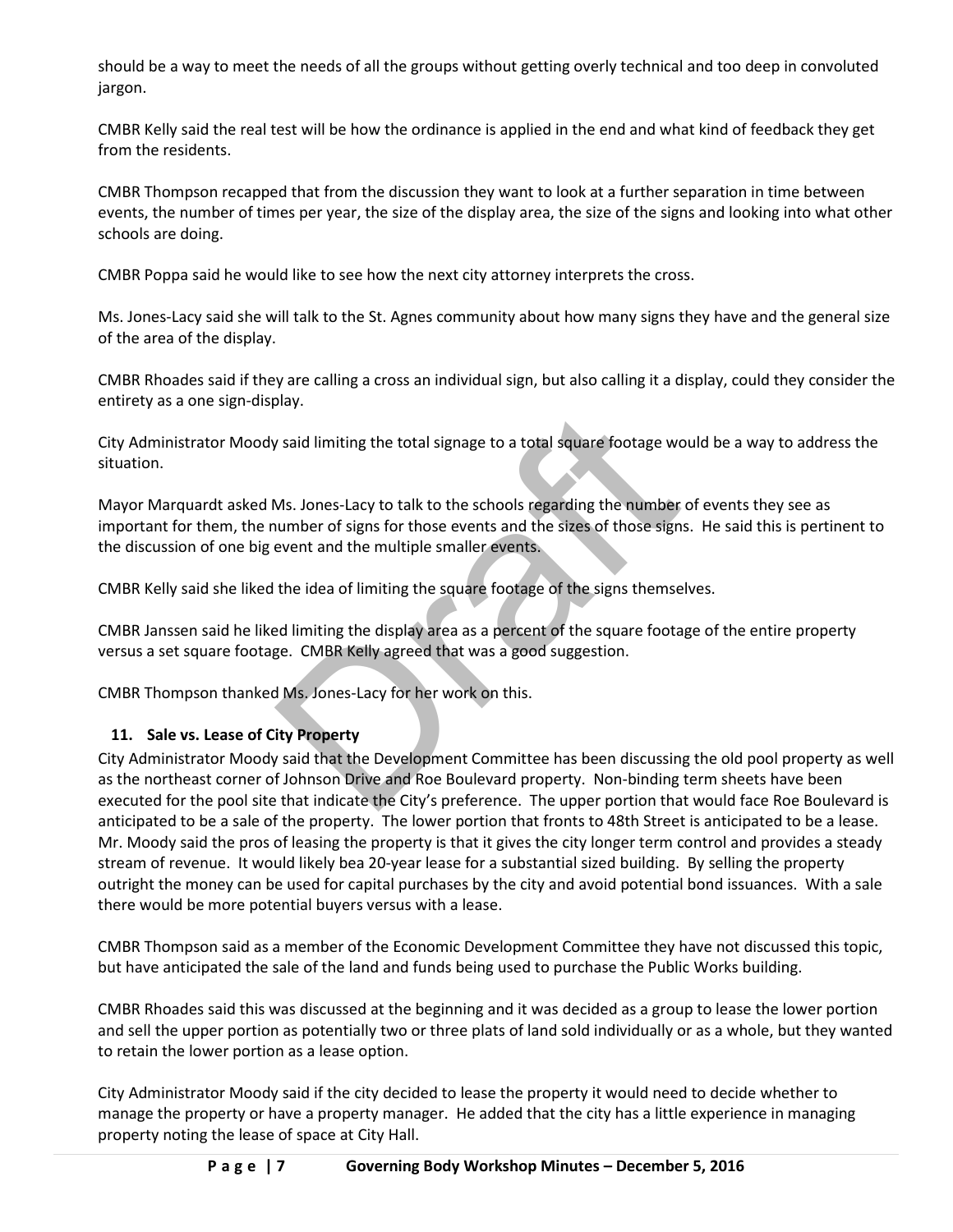There was some general discussion as to the location of the new Public Works building with Mr. Leon adding that they are looking within a 1- 1½ mile radius of the City.

CMBR Thompson said that the city would have a say in the property and be able to exert some control if it were to be sold as it would need to approve a site plan before construction.

City Administrator Moody said the property could be rezoned for a specific use, but the more restrictions placed on it the more difficult it becomes to find a use for the land.

CMBR Janssen expressed concerns about the city being a landlord and felt the property should be sold outright, then use the funds for a new Public Works building. He also stated this project represents new construction in the city for the first time in 20 years.

CMBR Kelly said if the property is sold it will need a well-crafted selling agreement.

CMBR McNeil was asked to write down the concerns she has with the city's selling of property. Ms. McNeil said she believes the city has given away too much control and has not been listening to the residents when it is clear that they have been asking for a sit-down restaurant.

isten away too much control and has not been listening to the properties of the same of the set of or Mr. Moody's opinion with regards to leasing or selling to the site and the revenue stream and the revenue stream is a go The Governing Body asked for Mr. Moody's opinion with regards to leasing or selling the property. Mr. Moody said he said he likes being able to maintain control of the site and the revenue stream over a period of years. He felt they could mitigate the risk with a good contract. With a good team in place they could strike a fair market deal, but would like to see clawback provisions with a specific time period established. He said he leans towards a sale, but believes the lease option has merit.

The majority agreement of the Governing Body was to lease the lower portion and sell the upper part of the property.

CMBR Thompson welcomed students from Shawnee Mission North who were attending the Governing Body Workshop meeting.

## **12. Ad Hoc Development Committee Renewal**

The Economic Ad Hoc Development Committee members were appointed through January of 2017, and requesting reappointment through January 2018.

CMBR McNeil said she would like to be on the committee.

CMBR Kelly also said she would like to be on the committee and volunteered previously, but was not noticed as quickly as others. She would like to have a discussion about making it fair to all who want to volunteer.

CMBR Janssen said the ad-hoc is comprised of up to four Governing Body members and recommended bringing the issue back for further discussion at the next Council meeting.

CMBR Thompson said she would like to stay on the committee, and that they have developed a good rapport and built good relationships with CBC and some of the developers. She stated that all are always welcome and able to be a part of the discussion. She also suggested that the same people remain on the committee.

Mayor Marquardt expressed his desire to remain on the committee.

CMBR Janssen stated he does not wish to be on the committee, but enjoys seeing the work product and told them to keep it up.